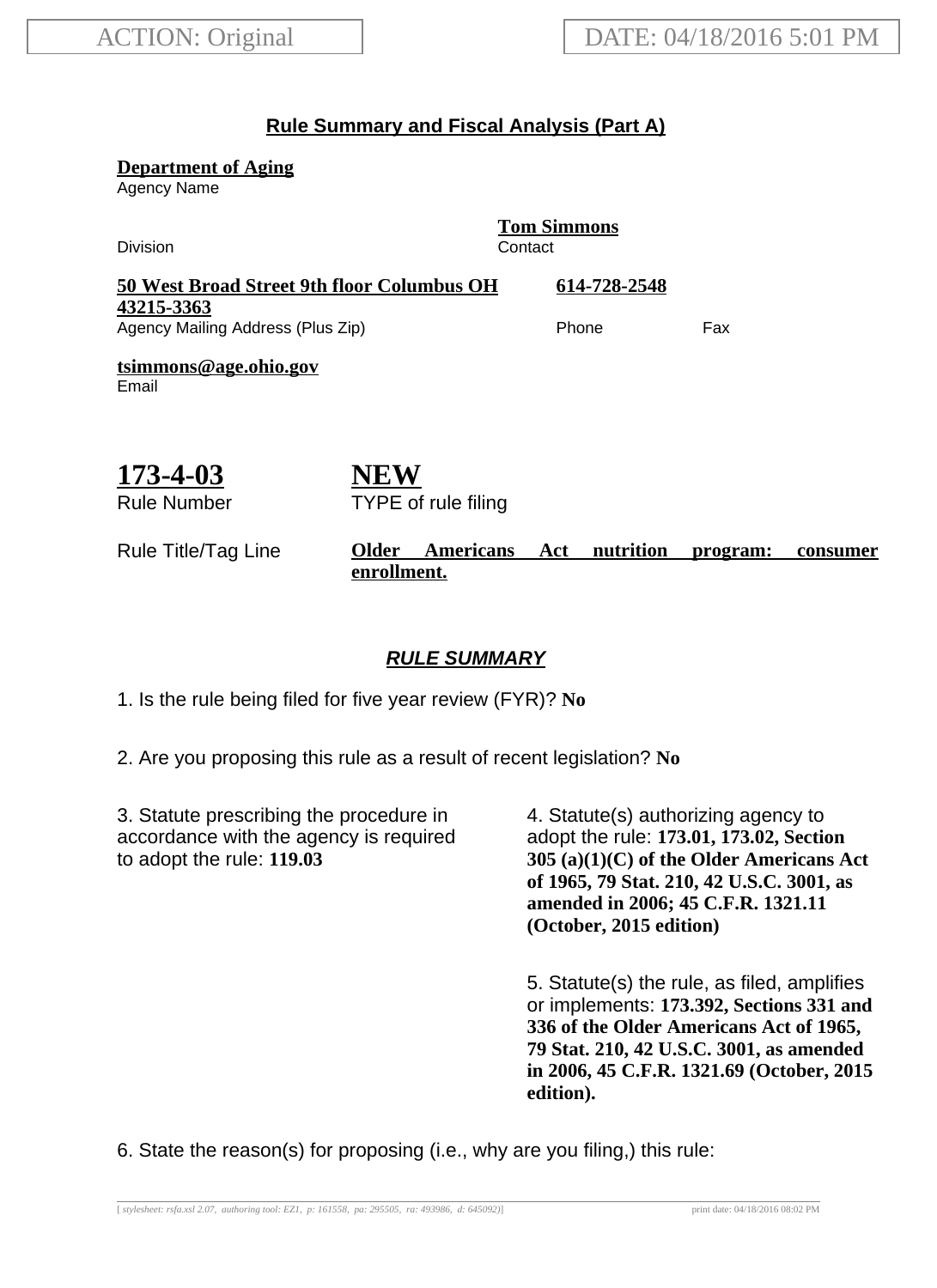Adopting this rule is part of a larger nutrition rule project. For more information, please review the business impact analysis (BIA).

7. If the rule is an AMENDMENT, then summarize the changes and the content of the proposed rule; If the rule type is RESCISSION, NEW or NO CHANGE, then summarize the content of the rule:

This rule establishes the enrollment process for the Older Americans Act Nutrition Program.

8. If the rule incorporates a text or other material by reference and the agency claims the incorporation by reference is exempt from compliance with sections 121.71 to 121.74 of the Revised Code because the text or other material is **generally available** to persons who reasonably can be expected to be affected by the rule, provide an explanation of how the text or other material is generally available to those persons:

*This response left blank because filer specified online that the rule does not incorporate a text or other material by reference.*

9. If the rule incorporates a text or other material by reference, and it was **infeasible** for the agency to file the text or other material electronically, provide an explanation of why filing the text or other material electronically was infeasible:

*This response left blank because filer specified online that the rule does not incorporate a text or other material by reference.*

10. If the rule is being **rescinded** and incorporates a text or other material by reference, and it was **infeasible** for the agency to file the text or other material, provide an explanation of why filing the text or other material was infeasible:

*Not Applicable.*

11. If **revising** or **refiling** this rule, identify changes made from the previously filed version of this rule; if none, please state so. If applicable, indicate each specific paragraph of the rule that has been modified:

*Not Applicable.*

12. Five Year Review (FYR) Date: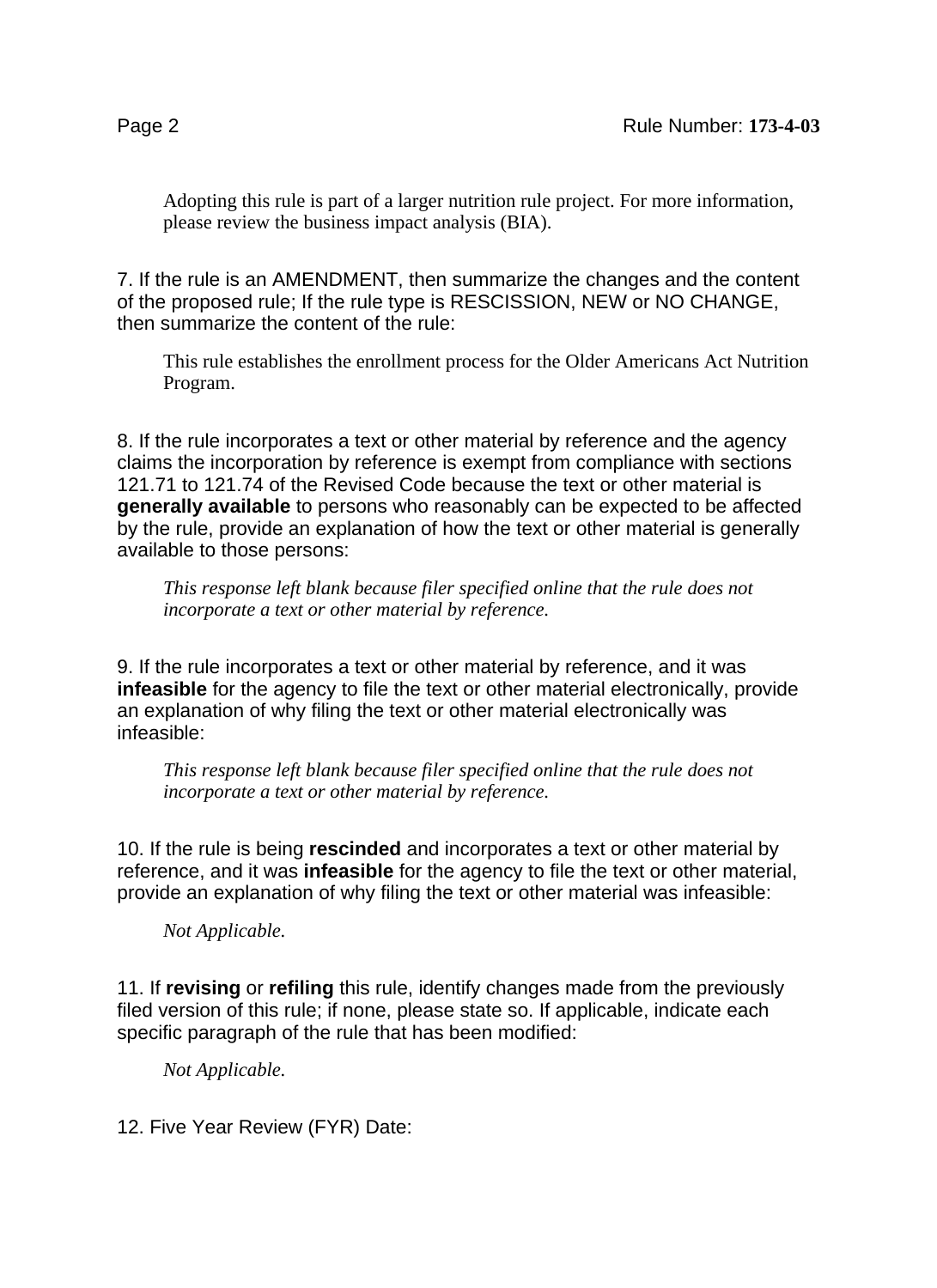(If the rule is not exempt and you answered NO to question No. 1, provide the scheduled review date. If you answered YES to No. 1, the review date for this rule is the filing date.)

NOTE: If the rule is not exempt at the time of final filing, two dates are required: the current review date plus a date not to exceed 5 years from the effective date for Amended rules or a date not to exceed 5 years from the review date for No Change rules.

# **FISCAL ANALYSIS**

13. Estimate the total amount by which this proposed rule would **increase / decrease** either **revenues / expenditures** for the agency during the current biennium (in dollars): Explain the net impact of the proposed changes to the budget of your agency/department.

This will have no impact on revenues or expenditures.

\$0.00

Adopting the proposed new rule to replace the rule ODA is simultaneously proposing to rescind would not impact the biennial budget the Ohio General Assembly established for ODA.

14. Identify the appropriation (by line item etc.) that authorizes each expenditure necessitated by the proposed rule:

GRF-490-411 Senior Community Services.

3220-490-618 Federal Aging Grants.

3M40-490-612 Federal Independence Services.

15. Provide a summary of the estimated cost of compliance with the rule to all directly affected persons. When appropriate, please include the source for your information/estimated costs, e.g. industry, CFR, internal/agency:

There is no cost of compliance directly associated with ODA's proposed adoption of this new rule to replace the current rule that ODA is simultaneously proposing to rescind. For information, please review the BIA and its appendices.

16. Does this rule have a fiscal effect on school districts, counties, townships, or municipal corporations? **No**